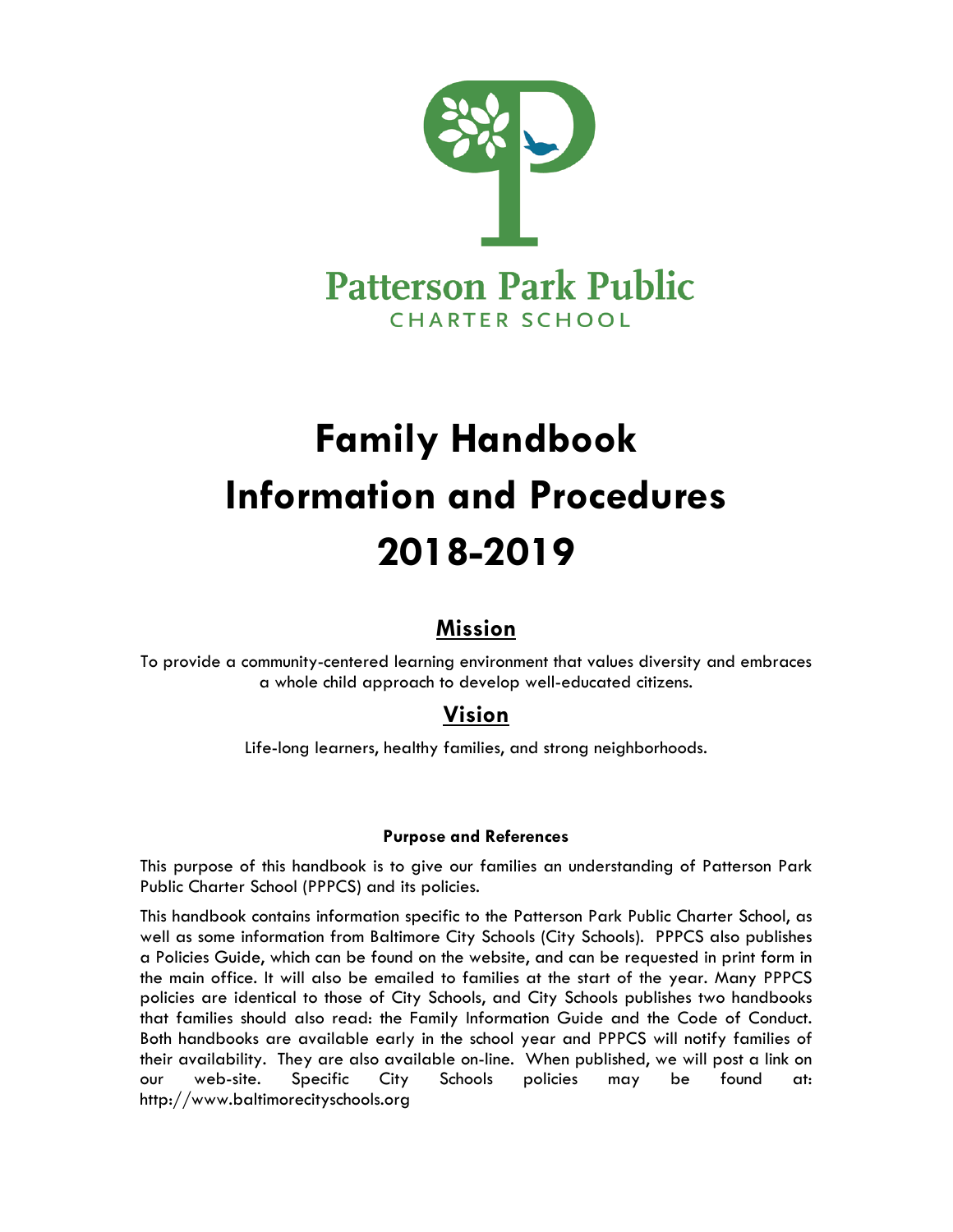# **Patterson Park Public Charter School**

## **27 North Lakewood Avenue**

# **Baltimore, MD 21224 410 558 1230/ (Fax) 410 558 1003**

## **www.pppcs.org**

Welcome to Patterson Park Public Charter School! Thank you for choosing us. We are excited about creating a positive environment for all families and a place where the community can come together. We value your commitment to supporting your child's education and look forward to finding ways in which you can become involved in the life of the school.

Patterson Park Public Charter School opened in 2005 as a Kindergarten through 4<sup>th</sup> grade school, after several years of planning by members of the Patterson Park Neighborhood Association and other involved community members. The school was created as an opportunity to meet pressing needs for a high quality public school option for families that would also serve as a hub for the community. Together, families, teachers, community members, and local community organizations continue to work to fulfill the vision of creating an excellent public charter school that provides an educational choice to families in Baltimore City.

Once again, welcome to our school community. We look forward to working with you and your child to build on our vision for innovative curriculum, family involvement, and community outreach.

Sincerely,

Dr. Charles W. Kramer Principal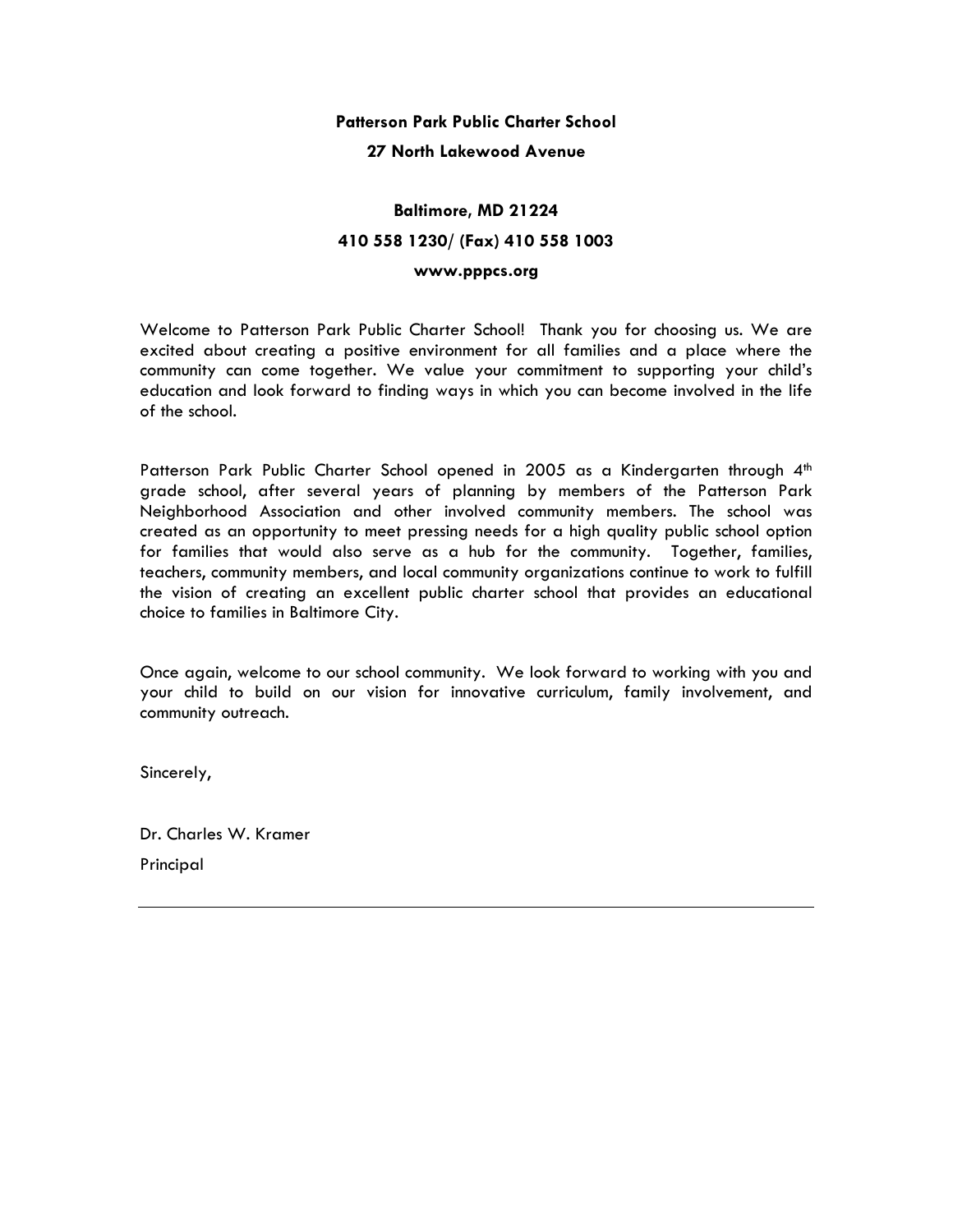# **GENERAL SCHOOL INFORMATION**

# **School Hours**

The school's office hours are from 7:30am-3:30pm from Monday through Thursday, and 7:30am-3:00pm on Friday.

The Baltimore Street cafeteria doors open at 7:30. All students are eligible for a free breakfast until 7:50, when students assemble for arrival. Students assemble according to grade as follows:

| Grade        | Location             |
|--------------|----------------------|
| Pre-K        | North Patio          |
| Kindergarten | <b>Main Entrance</b> |
| Grades 1-4   | Main Courtyard       |
| Grades 5-8   | Gym                  |

**\* In inclement weather or temperatures below 20, all students go directly to their classrooms at 7:55am. Students also remain indoors for recess.** 

Children enter the building at 7:50. Morning announcements begin shortly thereafter and instruction begins promptly. Students not in their classroom by 7:55 are tardy.

Dismissal occurs at 2:40 except Wednesday when dismissal is at 1:30. Students are dismissed through the same doors they entered, with the exception of  $4<sup>th</sup>$  grade, which dismisses through the North West doors to the North Patio. Teachers accompany their students at dismissal. The school building closes at 2:50 (1:40 on Wednesday) for students not participating in after-school programs. After the building closes, students are not allowed back in the building without a pass.

Parents are expected to pick up their children immediately after dismissal. If not, they are placing their child's safety at risk, and we may be forced to call school police. Your children's safety is very important, so we must insist that all adults follow the traffic laws carefully and interact with one another in a manner that models the civility that we require in our students. See the **Safety and Security** section for specific policies.

# **Inclement Weather/Emergency Closings**

Patterson Park Public Charter School follows the Baltimore City Public Schools for emergency closings. The decision made by City Schools CEO is announced to local television and radio stations**.** You can also sign up for e-mail notification at the City Schools web site. If City Schools opens two hours late, we open at 10:00 a.m. If schools close early, every effort will be made to contact parents. In general, all after school activities are canceled if school must close early. For recess, entry and dismissal, students are outside unless the temperature is below  $20^\circ$ .

# **School Calendar**

PPPCS follows the Baltimore City Public Schools academic calendar, with one exception: PPPCS will not be having 3-hour early release days the first Wednesday of each month, which is the new Baltimore City schedule. PPPCS will continue to have 1:30 Wednesday dismissals for all Wednesdays. Please see the attached School Year calendar. Additions and changes to the school calendar are sent home in the Monthly Announcements and updated on www.pppcs.org.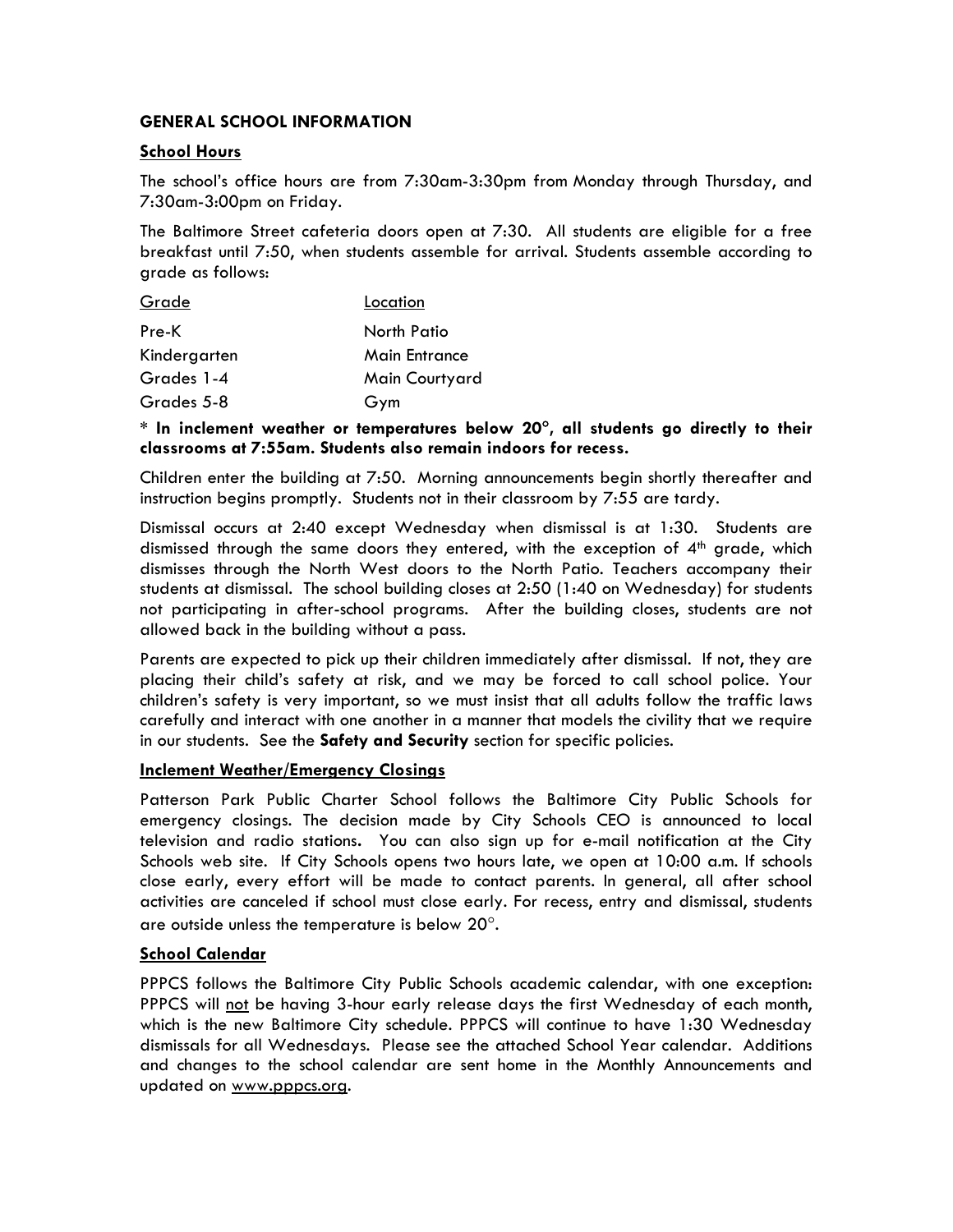# **Transportation**

PPPCS provides bus tickets for students based on need and proximity (more than 1 mile from school for elementary school students and more than 1.5 miles for middle school students). If you are in need of transportation, please complete an application in the main office. Families are responsible for ensuring that their children arrive at school and are picked up after school on time.

# **After School Pick-up**

It is the responsibility of parents to make arrangements for their children to be picked up within 10 minutes of dismissal time, and the safety and well-being of our students is of utmost importance to our staff. It is recommended that if a family feels that it will be unable to make arrangements to pick up a child on time, it should enroll the child in an after-school program.

We insist that children be picked up on time at dismissal. Though it is our strong preference to avoid such action, we will call the school police and/or the Department of Juvenile Services if a student is not picked up on time.

Following is the school's Policy:

- Teachers will monitor their students for 10 minutes after dismissal.
- Patterson Park Public cannot be held liable for any student not picked up within 10 minutes of dismissal due to a family's failure to make arrangements for the child's pick-up.
- On the first incident in which a child is not picked up on time, the parent will be called and the child will be overseen by office staff. School staff will have a conference with the parent.
- On the second incident, the parent will be given a citation letter and a packet of resources.
- On the third incident in which the child is not picked up on time the family and School Police are called, as the child is considered to be unsupervised and the family has neglected the responsibility of providing supervision for their child.
- Further incidents require that School Police be called, a conference with administration be held, with possible referral to Child Protective Services.

# **Transportation Policy and Procedures**

PPPCS' transportation policy and procedure is an opportunity to live out our values and foster these values with our students, our families, and our broader community.

- 1. Drivers on Lakewood or N. Belnord Avenue should pull as far forward on the block as possible to allow space for other cars during drop-off and pick-up. Please contribute to a quick and easy drop-off and pick-up by helping avoid traffic jams.
- 2. Drop-off should take no longer than 30 seconds, and children should exit the car on the curb side. Please help your child exit safely and quickly from the car door closest to the curb
- 3. Staff are available to escort students to and from cars.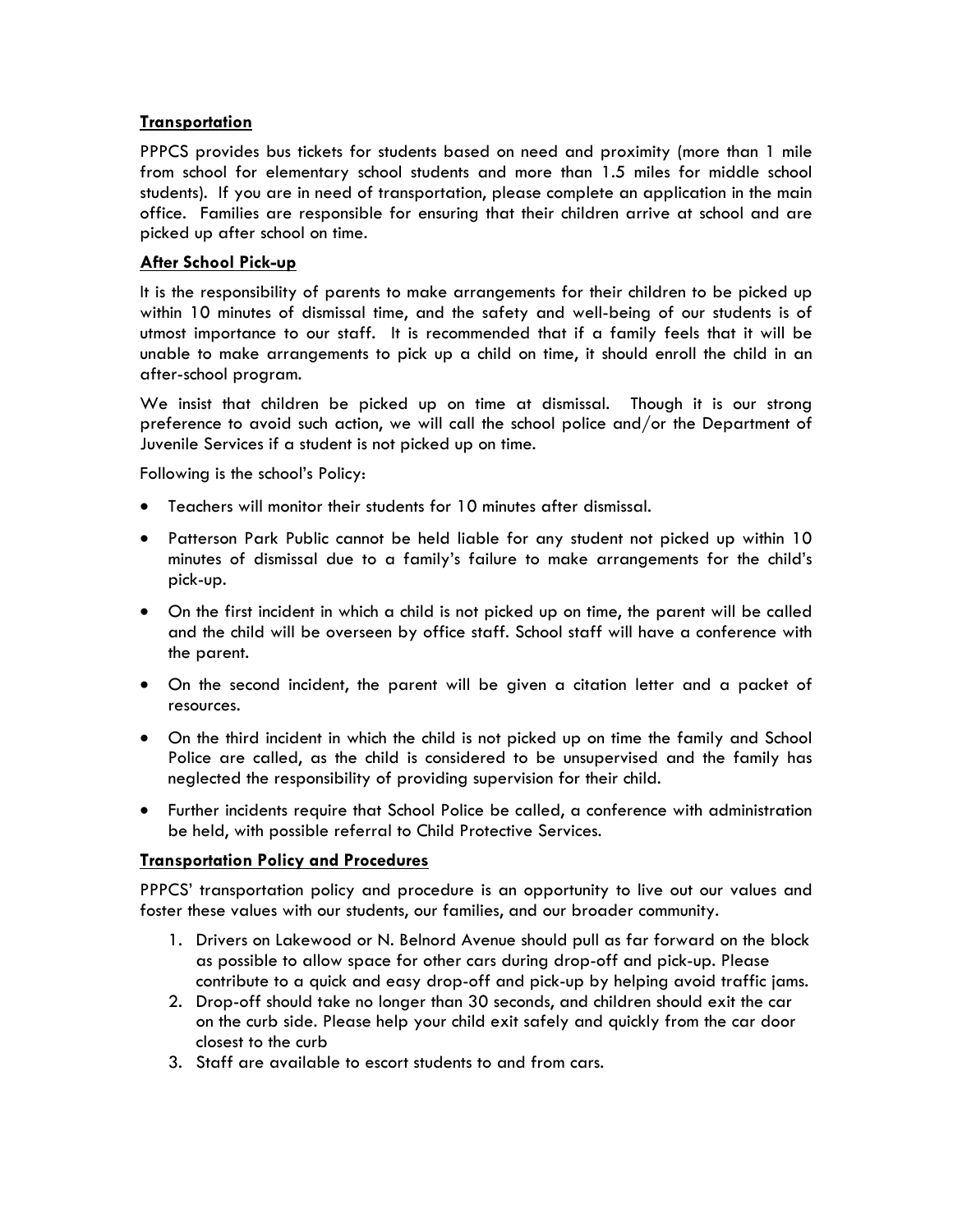# **Patterson Park Public Charter School Transportation Policies**

The Patterson Park Public Charter School Transportation Policy is in place to foster our values of developing character and partnering with the broader community. These policies also allow for a safe and secure arrival and dismissal for all of our students and families.

- 1. Double parking is not allowed at any time. Double parking is illegal in Baltimore City. Please do not drive or park on sidewalks around the school. Please plan ahead, arrive early, and park your car in a legal space if you would like to walk your child to or from school.
- 2. Drivers may not leave their cars for any reason while waiting for students. If a driver needs to leave their car, then the car must be legally parked. Cars left unattended can be towed at the owner's expense.
- 3. Loitering on or around school grounds after dismissal is not permitted. No students should be on school property, which includes the entire block, unless they are supervised by an adult.

# **School Contact Information**

**Mailing Address:** Our mailing address is 27 N. Lakewood Ave. Baltimore, MD 21224.

**Phone:** Our phone number is 410-558-1230. After dialing this number, you have to dial an extension. Staff extensions are available online at http://www.pppcs.org/about/staff/. If you don't know the extension or would like to reach our Main Office, please dial extension 301.

**E-Mail:** All staff and teacher e-mail addresses are: first initial last name @pppcs.org. For example: Charles Kramer's email address is ckramer@pppcs.org.

If you leave a staff member a voicemail or send them an email, please allow 2 work days for the staff member to contact you.

**Fax:** Our fax number is 410-558-1003.

# **Connect with us on Facebook and Twitter:**

# **https://www.facebook.com/PattersonParkPCS**

https://twitter.com/pppcs

# **Change of Address and Parent Contact Info**

Families must inform the Main Office immediately if there is a change in home address or telephone number. It is essential that we have good contact information for emergencies and mailings.

# **How we communicate with parents:**

 The Monthly Announcements, which summarize upcoming school events, volunteer opportunities and other important information, are sent home with students the last Tuesday of every month.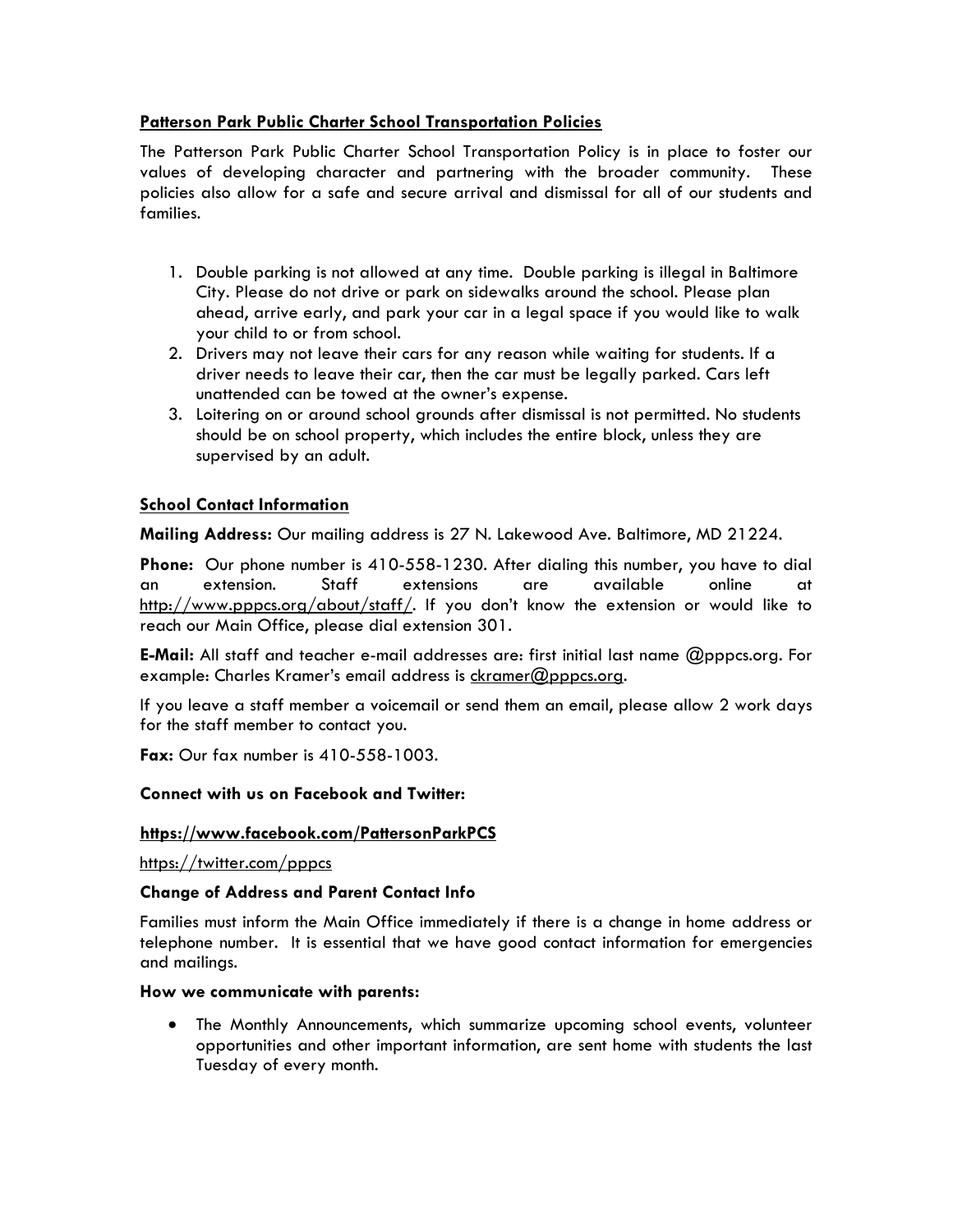- Our website is www.pppcs.org, and it features important information, the school's calendar, upcoming events, and current issues of the school newsletters.
- We use Parent Link and Parent Square to send families automated voice messages, texts and emails with important information.
- We email out the Bird's Eye View quarterly which highlights various aspects of school life: a timely message from the Principal, aspects of the thematic curriculum, student and staff success stories, etc.
- There is a television monitor above the Main Office that displays school and community information. Bulletin boards all around school feature current news and student work.
- Families are also encouraged to join the PPPCS Yahoo! Group. The Yahoo! Group is an open conversation among its members, who are mostly parents of PPPCS students. Emails are exchanged daily among the group. To subscribe, please send an email to pppcs-subscribe@yahoogroups.com.

# **SCHOOL POLICIES AND PROCEDURES**

# **Attendance**

At Patterson Park Public Charter School, your child's success depends on regular and consistent attendance. It is very important for parents to make certain that their children attend school on a regular basis. Good attendance is directly related to student achievement and success in school.

In accordance with the Public School Laws of Maryland, please authorize your child's absence from school in writing and notify us in advance or at the time of the absence. Your note **and** call to us will save time and help protect your child. If your child is absent and we do not hear from you, we will do our best to contact you.

After your child's absence, please write the school a note explaining the reason for the absence if you haven't already done so. If a child is sick and is out for 3 days or less, and a note is written, the absence is considered excused. If your child misses school for a medical related issue and is absent for more than 3 consecutive days, a doctor's note is required to excuse the absence.

Chronic absence is defined as missing 18 or more days of school in an academic year. A student is considered to be habitually truant if he or she is unlawfully (unexcused) absent from school for a number of days or portion of days in excess of 15% of the school days within a marking period, semester, or school year. If a student has an excessive number of absences, the school will contact the family of the child as well as officials at City Schools. The school will make every effort to keep families informed of absences, as well as offer interventions and support. If excessive absences continue, families may be referred to court.

For more information as it relates to City Schools' policy and Maryland State Law, see the City Schools Family Information Guide.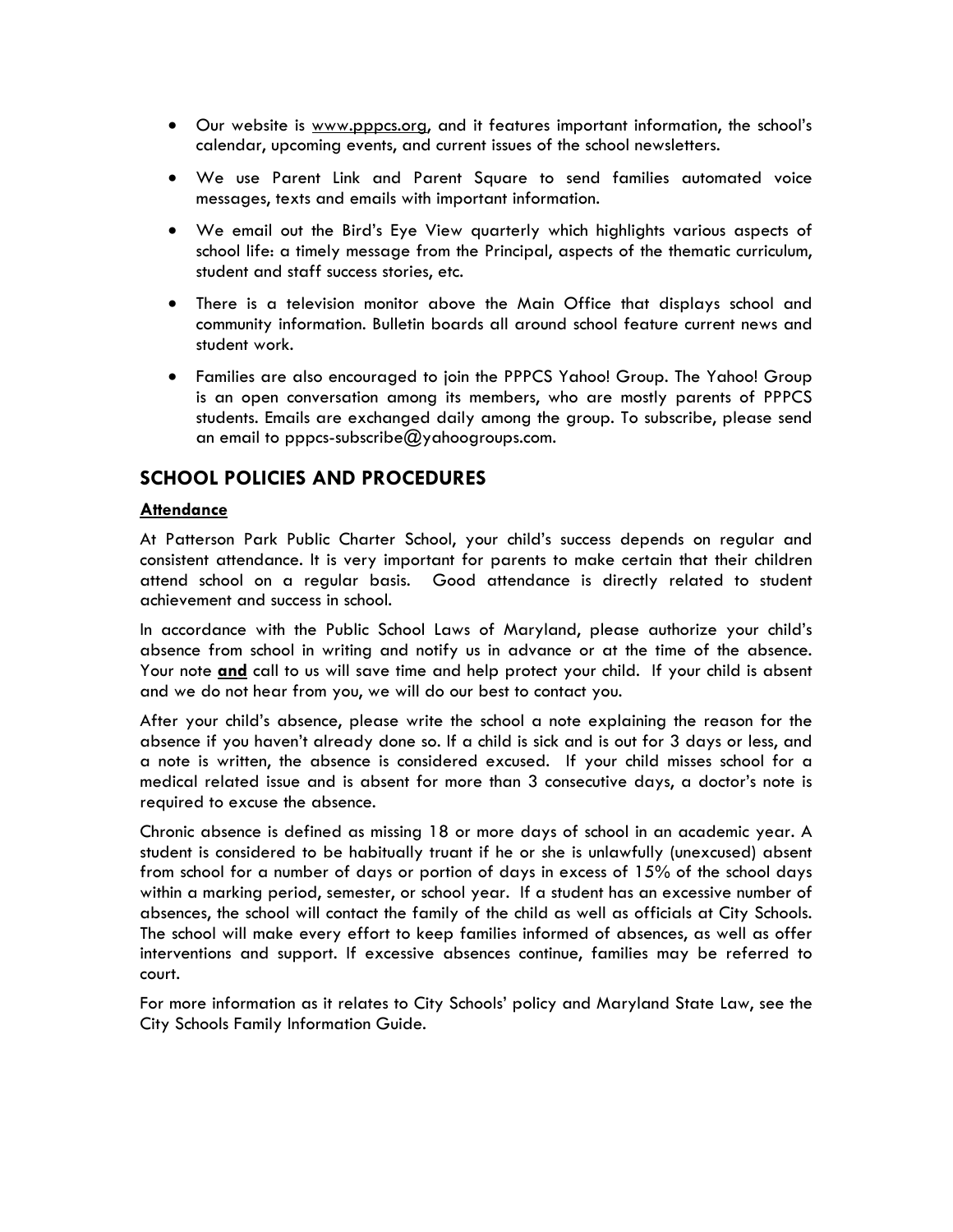# **Perfect Attendance**

A student must be on time for school every day to be considered for "perfect attendance" awards. If a student is absent from school—lawfully or unlawfully—he or she no longer has perfect attendance and does not qualify for awards.

# **Lateness**

It is important for students to be on time by 7:55am for homeroom so as not to miss important instructional time. Also, the official school roll book is marked during homeroom.

# **Early Dismissals**

During the school year, there are times when families must ask that students be dismissed early from school. Whenever possible, doctor, dentist, or other special appointments should be scheduled after school hours to reduce the potential for lost instructional time. However, when this is not possible, a written permission request must be sent to school with the student. The note must have a valid and verifiable parent/guardian signature. Students may only be picked up by persons indicated on the emergency card, unless other permission is given in writing. **Except in emergency, no student will be dismissed less than 30 minutes before the end of the school day**.

# **General School Policies**

# **Cell Phones**

Use of cell phones is prohibited by students in school buildings or during the school day. Students may have cell phones turned off in their backpacks for use before and after school. **Any cell phone that is seen in use during the school day will be confiscated and a parent/guardian will be required to pick it up from the front office.** 

# **Toys**

Please do not allow your student to bring toys or other articles from home that are not related to school. PPPCS cannot be responsible for lost or stolen personal items.

# **Lost and Found**

The Lost and Found box is in the cafeteria. Please check the box if your student has lost an item. The box will be emptied at the end of each month, and all items will be donated to local charities. Please only take items belonging to your family.

# **HEALTH**

For more information as it relates to City Schools policy and Maryland State Law, see the City Schools Family Information Guide.

# **Health Worker**

Our school has the daily services of a health worker to assist students who are ill or injured, as well as dispense prescribed medication. Parents or students may also consult with the health worker on matters related to hygiene, nutrition, substance abuse, depression, child abuse and neglect, or other issues of concern.

# **Immunizations**

Maryland law requires children to be up to date on their immunizations to attend school. Documented proof of required vaccinations is needed for students entering Patterson Park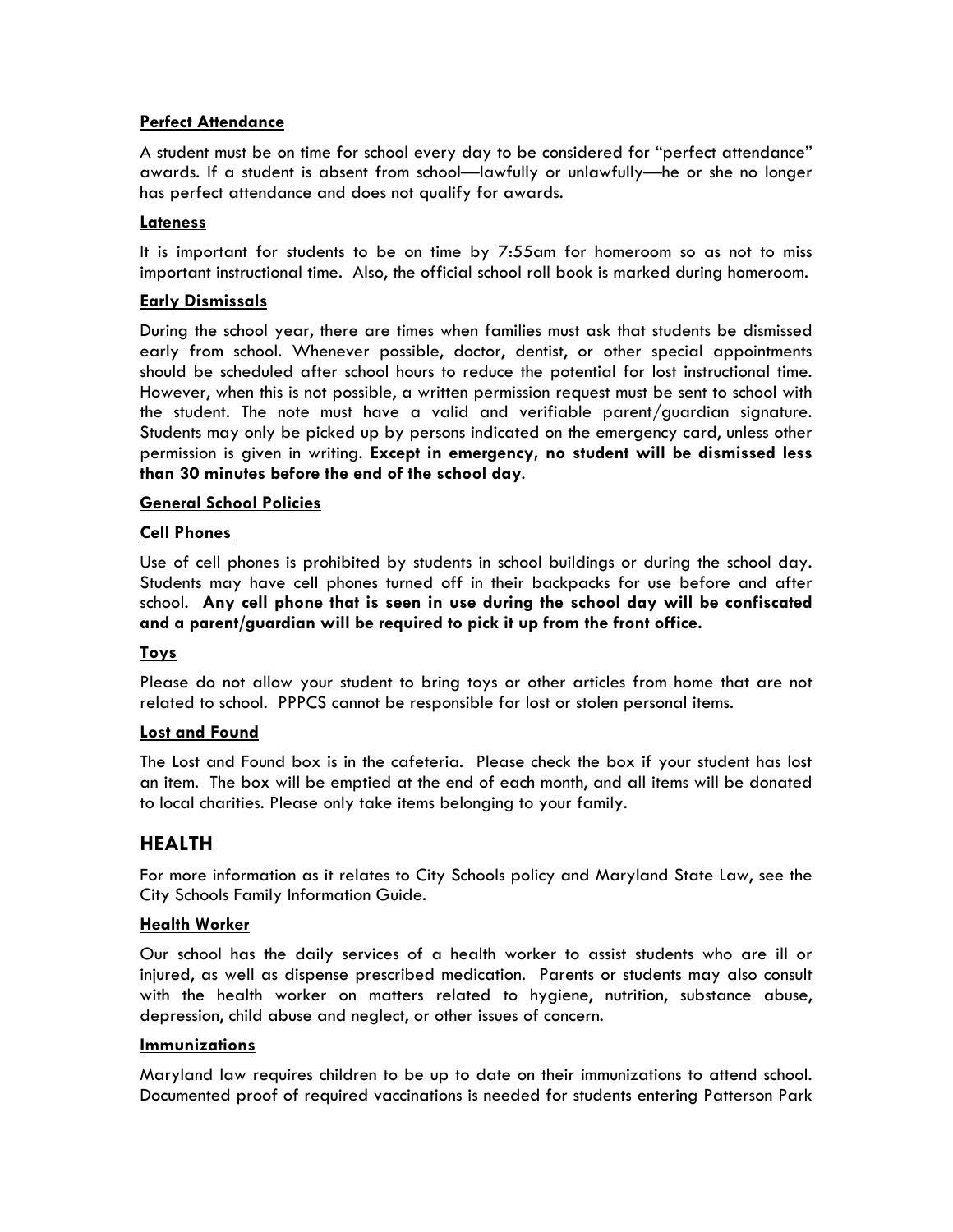Public Charter School. If an immunization would put your child at risk for medical reasons, you and the child's physician must sign a Request for Exemption Form. Personal or Religious Exemption forms are also available and can be obtained from the school health office. Exempt students will be excluded from school if there is an outbreak for which they have not been immunized.

# **Illness**

The health and physical well-being of all our students is a matter of great concern to us. When a child has an accident or becomes too ill to remain in class, you or your emergency contact will be contacted. Clinic facilities for emergency care in school are very limited. We appreciate your making arrangements for taking your child home promptly for adequate care. Chronic illnesses, including allergies and food allergies, should be reported to the child's teacher and to the health worker.

# **Medication**

The dispensing of medicines (including inhalers and aspirin substitute) to students by employees of the school without specific authorization by a licensed physician and the parent of the student is prohibited. Forms that must be signed by the physician and the parent are available from the school office.

When school personnel are asked to administer medication to students during school hours, the following conditions must be met:

- All medication must come in its original container. Prescription medication must have an unaltered pharmaceutical label attached. Over-the-counter medication, dietary supplements and other non-prescribed medication must be labeled with the student's name, medication name, directions concerning dosage, and time of day to be taken.
- The parent or legal guardian must complete and sign a Parent's Consent for Giving Medication at School. A new form must be completed at the beginning of each school year and anytime the medication or dosage changes.
- Medication must be administered and stored in the health office.
- The parent or guardian is notified when additional medication is needed and when unused or discontinued medication needs to be picked up from school.

Students may not carry or self-administer medication (including inhalers and over-thecounter drugs) or dietary supplements unless an Individualized Health Care Plan has been developed and signed by the school nurse and principal.

# **Smoking**

Smoking is prohibited at all times in the school building and on school property. This applies to all visitors, staff, volunteers, and parents/guardians.

# **Meals**

PPPCS has a kitchen and cafeteria that serves breakfast and lunch.

- School breakfast is served daily in the cafeteria and is available to all students at no cost.
- School lunch is served every day, including fresh fruits and vegetables. All students qualify for free lunches.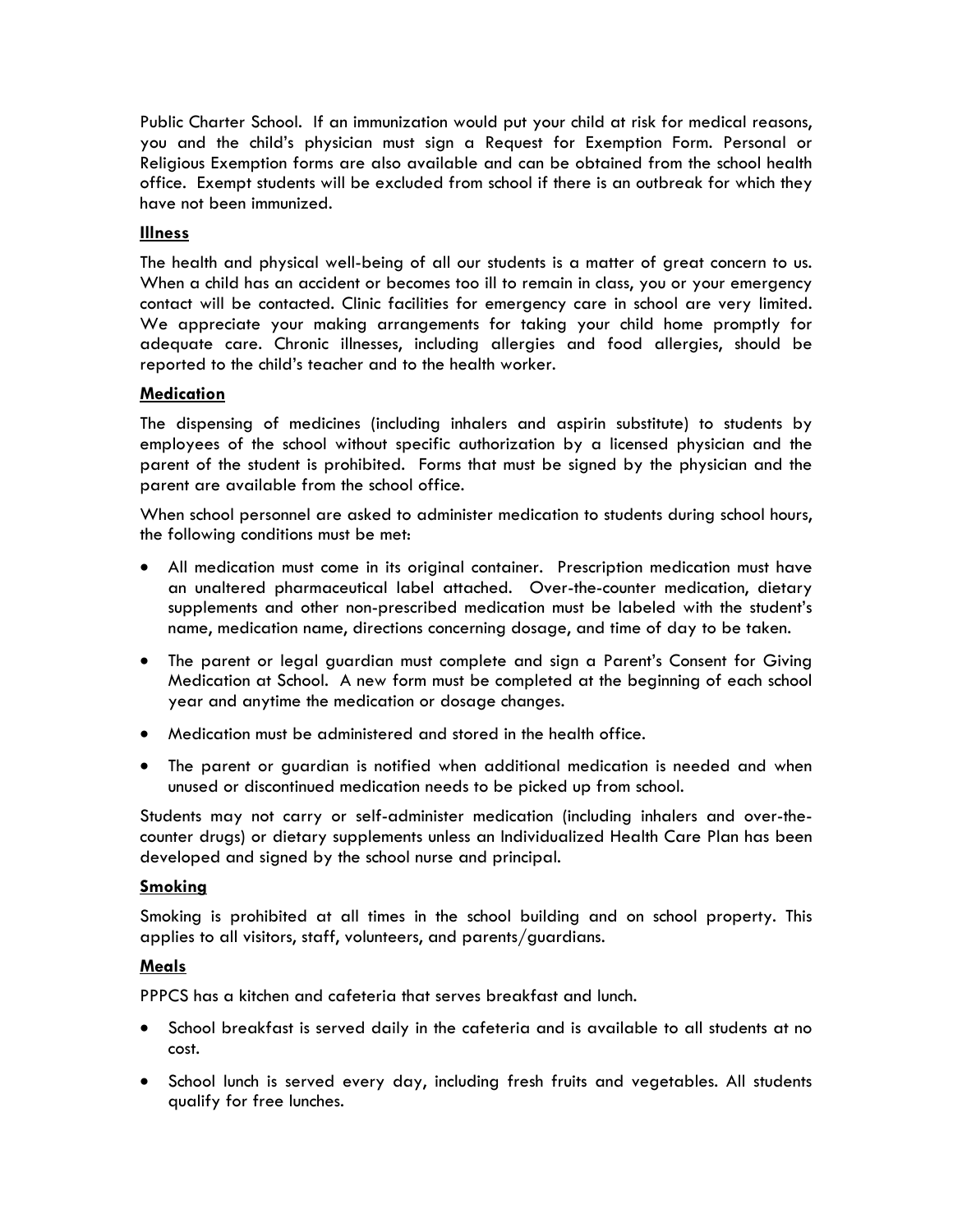- Please do not send lunches from home that need to be heated, as a microwave is not available to students.
- If you must bring your child lunch after the school day has started, please enter the school at the main entrance on Lakewood Ave., sign in as a visitor, and deliver the lunch to the cafeteria staff.

## **Safety and Security**

# **Crisis Plan**

PPPCS has an Emergency/Evacuation Plan that covers all emergency situations. All staff are familiar with the plan, and drills occur periodically during the year.

## **Fire Drills and Alarms**

All schools are required by law to conduct safety drills throughout the school year. Teachers and staff manage evacuation of students. Students are informed of the rules during a fire drill.

Any infraction of rules during a safety fire drill may result in a disciplinary referral. Students must understand the importance and seriousness of fire drills. Pulling alarms is a serious offense. Students who pull fire alarms without cause are suspended.

## **Security**

Faculty, families and students work together to ensure the safety and security of the school.

- During instructional time in the school day the teacher's classroom must remain unlocked.
- The classrooms are locked whenever teacher and students are not in the room.
- Teachers can lock classroom doors from the inside in the event of a lock-down.
- Teachers do not permit students to enter the building unless the student is with a teacher.
- Visitors, including volunteers, must abide by the Visitor Policy at all times.
- No one may enter a classroom without permission.
- Teachers never leave students unsupervised.
- No one may leave an outside door open and unattended under any circumstance!

# **UNIFORMS**

#### **Uniform Code**

All students must attend school each day in uniform. Uniforms must be clean and in good condition, free of slits, holes, tears and cuts. The school's official uniform supplier is Flynn O'Hara Uniform Company. Please see Appendix 1 for details.

# **Non-uniform Days**

PPPCS has occasional Never Been Absent "NBA" Days or Special Occasions on which students are allowed and encouraged to dress for "the occasion." Occasions can be just for fun (your favorite Raven) or to reflect themes that are being taught at the time. NBA or Non-uniform days are pre-announced and information about these special events is provided by the classroom teacher.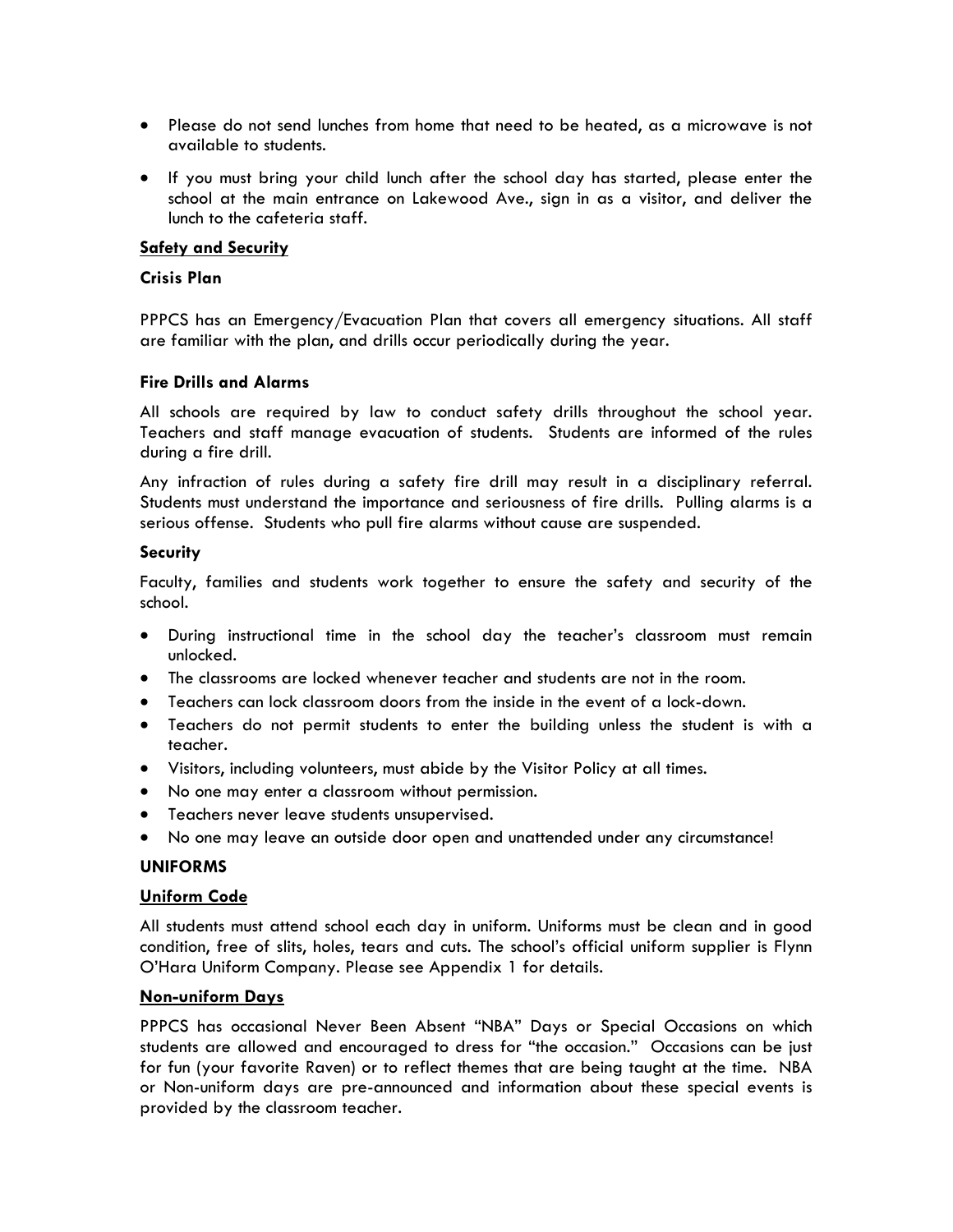Because the range of allowed dress for Non-uniform days is very broad, PPPCS cannot prescribe exact rules. However, common sense applies, e.g. no vulgar text on t-shirts. In addition, families can use the Baltimore City Exclusionary Dress Code as a guide. The full policy can be found at: http://www.baltimorecityschools.org/Page/24475

If a child decides not to participate in a non-uniform day, they must wear their regular school uniform.

# **VISITORS**

Our number one interest is in your children—our students—their education and their security. For that reason, we have established the following practical DOs and DON'Ts when it comes to visiting your school.

| <b>DO</b>                                                                                                                                  | <b>BECAUSE</b>                                                                                                                                                                                                                                  |
|--------------------------------------------------------------------------------------------------------------------------------------------|-------------------------------------------------------------------------------------------------------------------------------------------------------------------------------------------------------------------------------------------------|
| sign in and sign out on the laptop near<br>the front office, if you are a Family<br>Volunteer                                              | we need to know who is in the building at<br>all times; we use the computer to track<br>volunteer hours.                                                                                                                                        |
| get a Volunteer Pass and go only<br>where you sign in for                                                                                  | if the building is to be secure, our visitors<br>cannot wander; and we must ensure that they<br>have a legitimate reason to be in the school;<br>remember that our staff does not know<br>everyone and we must treat every visitor the<br>same. |
| sign in and sign out on the Volunteer<br>Form (and provide id) if your name cannot<br>be found in the computer                             | we can keep track of all volunteers, and<br>we will add your name to the system by the<br>end of the week.                                                                                                                                      |
| sign in and sign out on the Visitor Log<br>(and provide id) if you are a visitor                                                           | we need to know who is visiting our<br>building to keep students safe.                                                                                                                                                                          |
| enter for breakfast at Baltimore<br>Street                                                                                                 | breakfast is available for all students and<br>you are welcome to sit with them.                                                                                                                                                                |
| leave messages, money, goodies for<br>your children at the front office                                                                    | front office staff will make the delivery<br>and will not distract from instruction.                                                                                                                                                            |
| if you want to observe, call ahead or<br>ask the front office to call up to the class<br>to make sure it is a good time for<br>observation | the class may be in a special, or taking a<br>test, and it may not be a good time for<br>observation.                                                                                                                                           |
| observe between the hours of 9:00 and<br>2:00                                                                                              | teachers need time to get the class settled<br>down and ready to learn; the end of the day<br>is a critical time for teachers to wrap up<br>instruction, to make sure the children "got it."                                                    |
| turn off cell phones when visiting                                                                                                         | buzzing and ringing cell phones will take<br>children's attention from instruction.                                                                                                                                                             |
| limit the amount of time observing to<br>that which you really need                                                                        | long periods of observation will distract<br>both the children and the teacher; if you feel<br>like you need a long time, please consult with                                                                                                   |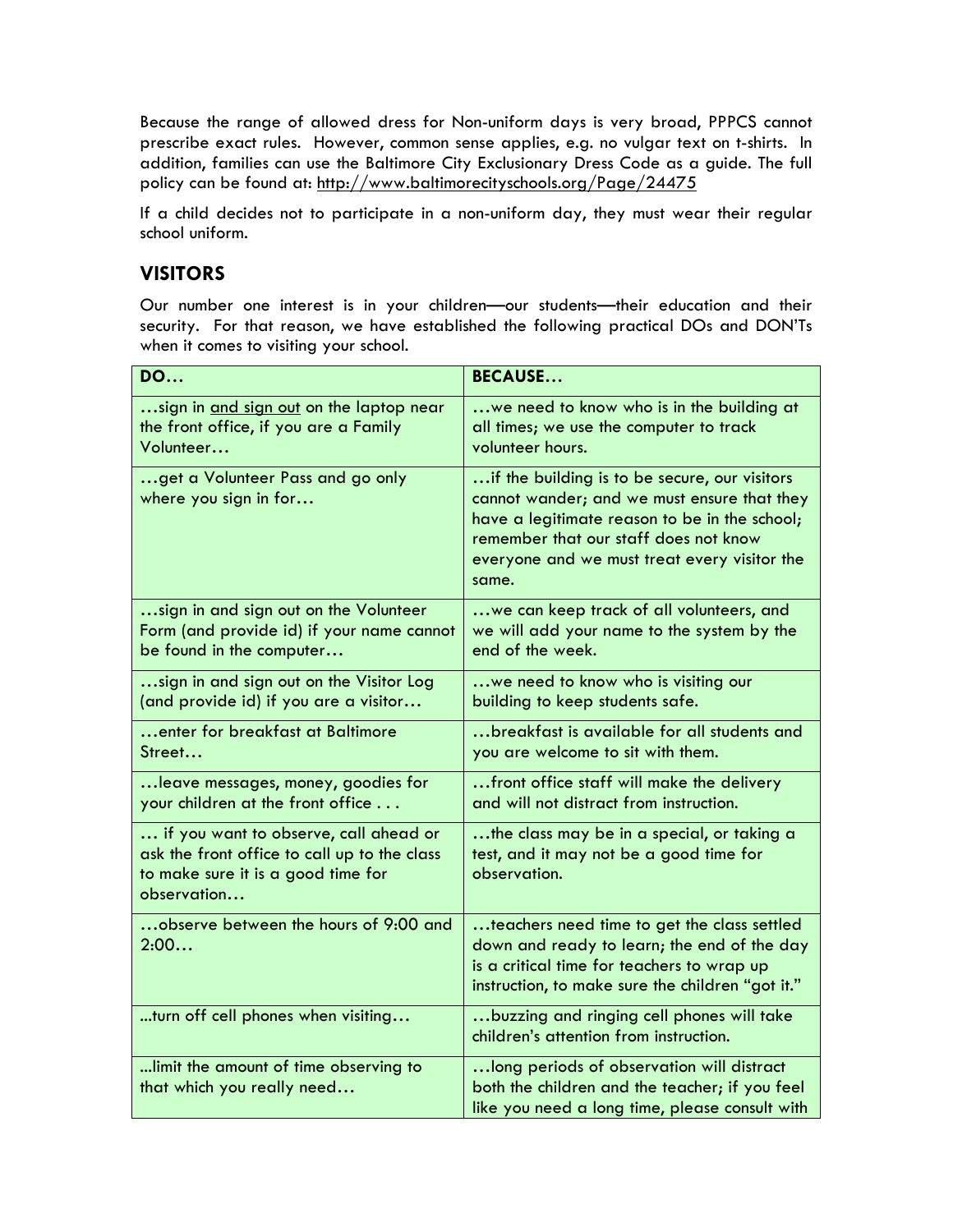|                                                                                                      | the teacher.                                                                                                                                                                  |
|------------------------------------------------------------------------------------------------------|-------------------------------------------------------------------------------------------------------------------------------------------------------------------------------|
| make appointments when you need a<br>conversation with a teacher                                     | teachers plan their days to provide the<br>best possible instruction; they need lunch and<br>planning time; they must plan for<br>conversations.                              |
| <b>DO NOT</b>                                                                                        | <b>BECAUSE</b>                                                                                                                                                                |
| while observing in a classroom,<br>interrupt instruction by talking to teachers<br>or children       | all interruptions distract from instruction<br>and all children will learn less                                                                                               |
| bring children who should be in class<br>into the Family Resource Room,                              | all students must be in class during<br>instructional time, no exceptions.                                                                                                    |
| leave children unattended when<br>visiting the Family Resource Room,                                 | the school cannot be responsible for<br>children who are not its students or students<br>after school hours.                                                                  |
| ask to return to a classroom after school<br>is out to retrieve homework or other<br>forgotten items | generally, classrooms are locked after<br>school and office staff does not have<br>authority to enter locked classrooms. In<br>critical cases, consult with an administrator. |

The following additional notes apply to visitors in our school:

- Children's doctor and other appointments should be made outside school hours if at all possible. The front office will not call a student from class in the last half-hour of school because it is too disruptive to the instruction that reviews the entire day's work.
- All volunteers are expected to abide by the same rules as every other member of the school community, including staff and students. At PPPCS, we celebrate family and community involvement and dedicate significant resources to ensuring that there are a variety of volunteer opportunities available with an emphasis on those activities that directly support a successful educational experience for all our students. Teachers may set their own rules for use of volunteers, including who may volunteer in the classroom.
- When someone comes to pick up a child after school, they must ask the front office to call for the student. Please wait at the front office for your child to meet you. See the section on Safety and Security.

**If for any reason you feel unwelcome at our school, or if you have a situation that requires special consideration, please call Jane Lindenfelser at extension 396 or email jlindenfelser@pppcs.org.We do our best to accommodate the needs of all our families.**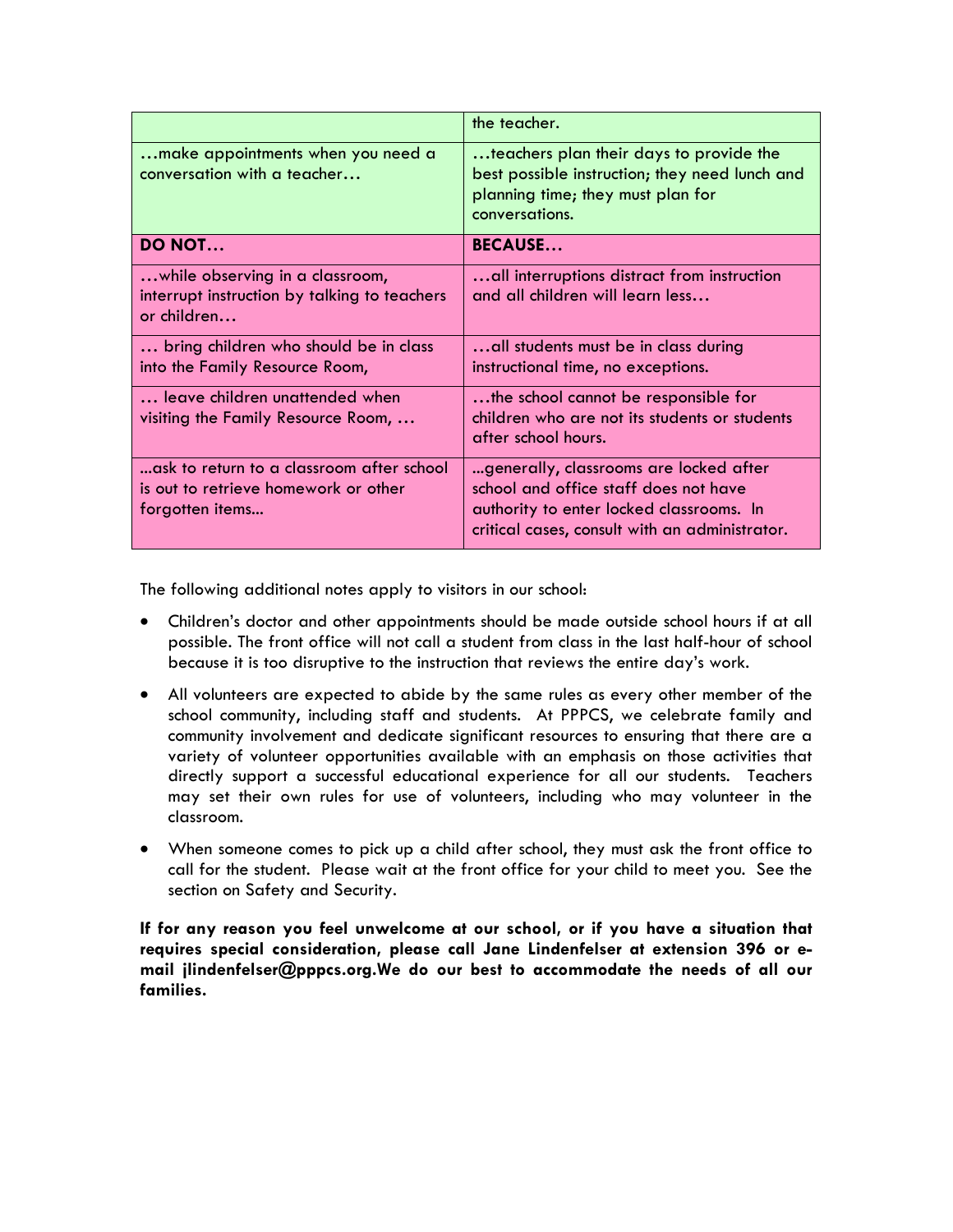# **BEFORE & AFTERCARE**

PPPCS has developed a partnership with Fitness Fun and Games to provide on-site before and after care for our students. Before care hours are 6:30-7:30 am, and after care hours extend until 6:30 pm. Information, including fee structure, schedule, and activities provided, on these services are available from Fitness Fun and Games at 410 558 1230 ext 368, and www.fitnessfunandgames.org. Child care vouchers from the state are accepted (for free or reduced registration). Additionally, PPPCS offers several afterschool programs and partners with other programs in the community that are available for students at no or low cost. Resources can be found on our website.

# **FAMILY AND COMMUNITY ENGAGEMENT**

# **Hands on Patterson Park Public (HOPPP)**

We believe that we enroll families, not just students. Family involvement is an important component to a child's education. We are committed to partnering with our families to form a strong community that shares the responsibility to educate and shape our children in ways that uphold the Patterson Park Public Charter School vision and mission. Hands on Patterson Park Public (HOPPP) is the independent family and community organization through which we support that partnership; therefore, the school strongly encourages involvement in HOPPP.

# **Mis Raíces (My Roots)**

Mis Raíces is a group that meets at PPPCS and involves Latino immigrant parents in the Patterson Park community. Mis Raíces is a program for Latino families that offers social networking and support, builds connections during the school day and empowers families to become more involved.

# **Family Resource Room**

PPPCS is dedicated to the involvement of our families in our students' education. The Family Resource Room (FRR) is a place in the school set aside for our families' use, where families can connect with each other, the school and the community. Families are welcome to use the FRR as a place to connect, find support, and access information. The FRR is also available for families to attend workshops and classes, and to explore ways to be involved in the school and their children's education. Additionally, the FRR serves as a workspace for volunteers and HOPPP, for meetings, projects, and other school-related activities.

The FRR also offers: computer and internet access, educational materials for loan, informational materials regarding parenting, child development**,** and educational strategies, notices and information about community resources and events, opportunities for career exploration and advancement, and a play area for young children

The FRR is generally open during school hours between 7:30 am to 4:00 pm Monday to Thursday and 7:30am to 3:30pm on Fridays. The FRR may be openother times evenings for events, meetings or classes.

# **Maryland State Parental Information Resource Center (PIRC)**

An additional resource for families is the Maryland State Parental Information Resource Center, which has a wealth of resources to assist parents in supporting their children in school.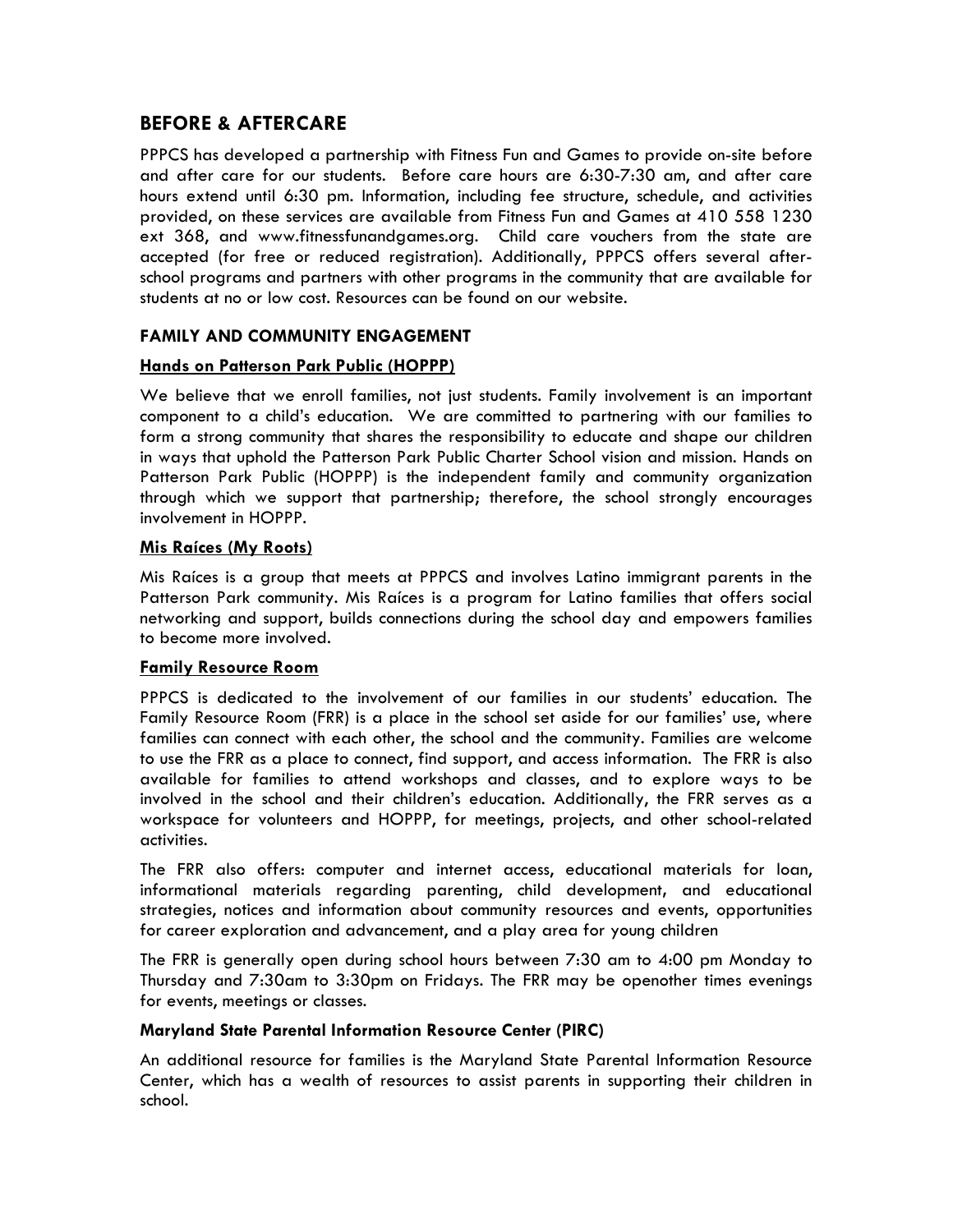Maryland State Parental Information Resource Center

5272 River Road, Suite 340 Bethesda, Maryland 20816 http://www.mdpirc.org/ phone: (301) 657-7742 fax: (301) 657-8782 Toll-Free Bilingual Hotline: 1-877-MD-PARENTS (1-877-637-2736)

# **Title I Family Involvement**

As a school that receives Title I funding, PPPCS engages its families in the development of plans and documents related to the involvement of families. Each year the Family and Community Engagement Lead will ask families to participate in the joint development of the Parent Involvement Allocation Budget, the Parent Involvement Plan, and the School-Parent Compact. Opportunities for feedback are generally communicated via flyers, Parent Link phone calls, or in the Monthly Announcements. The finalized documents can be found on the school's website, www.pppcs.org.

## **Community School Resources**

The Community School effort is designed to remove barriers to learning, support families and build healthy communities. As a Community School, PPPCS offers many resources for students, families and community members in the area of academic support, health, family and community engagement, recreation, employment and adult education.

## **Volunteering**

We know that family involvement in education benefits students in many ways. Therefore, we ask each family to commit to being engaged in the school at least 20 hours per year. The fulfillment of family volunteer hours is flexible so that families can participate in a variety of traditional and non-traditional ways. This includes volunteering in school, afterschool and involvement in learning activities outside of school.

#### **Being Good Neighbors**

Please remember that our school is part of a larger community, and that we need to be respectful of the neighbors that live around the school. **Please do not park on sidewalks, double-park, or leave your car unattended and blocking other cars. Please be courteous about noise, garbage and language as well.**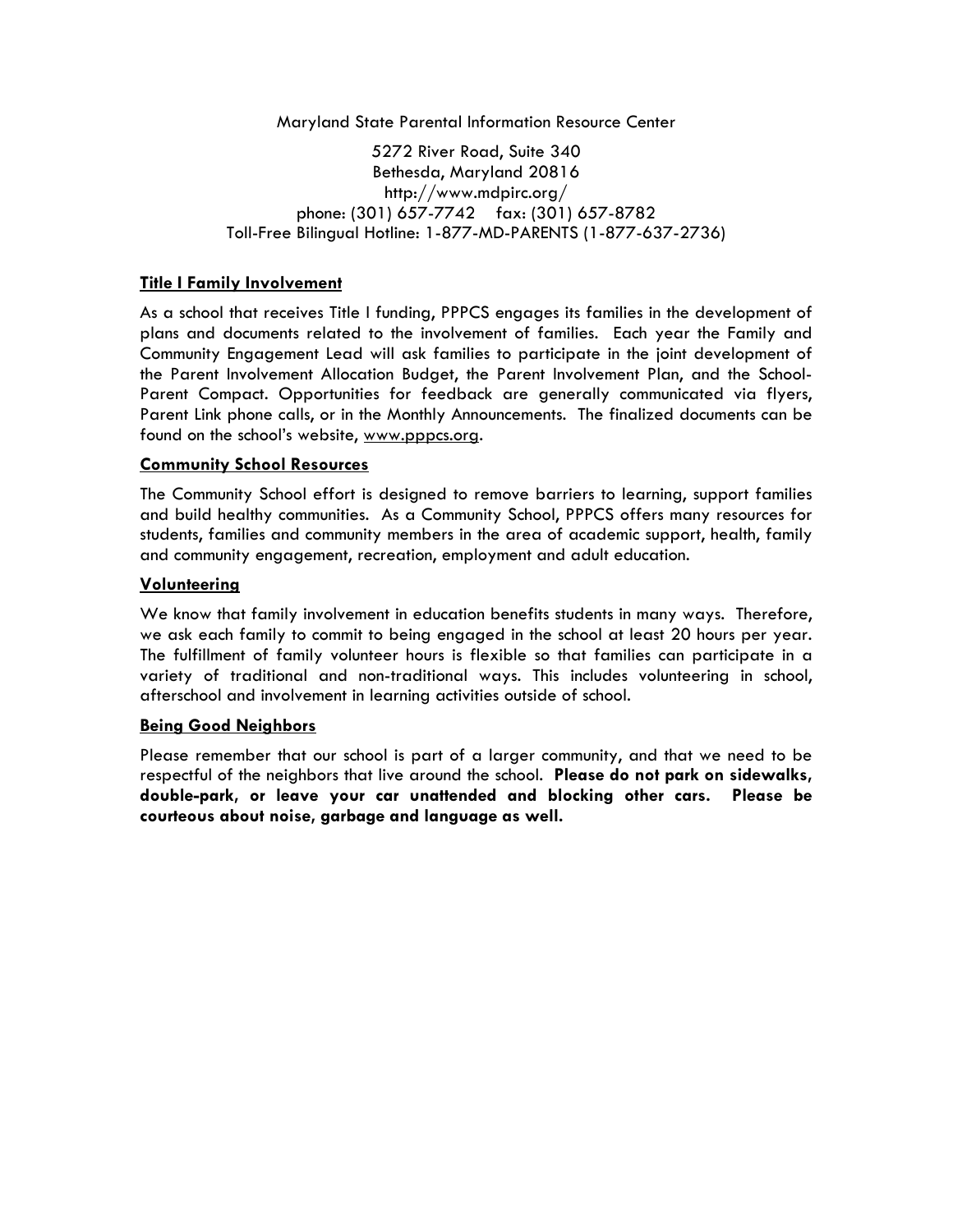# **APPENDIX 1: Uniforms**

Families may purchase FLYNN O'HARA uniforms at any time on-line, by mail, by phone, or at their local retail store. Their local store is located in North Plaza Shopping Center at 8868 Waltham Woods Road Parkville, MD 21234. You may also order on-line at www.flynnohara.com, or through the PPPCS Uniform Committee on www.pppcs.org.

Uniform items marked with an asterisk (below) must be the Flynn O'Hara Uniform brand, in the school's stated colors, styles, and logos.

| Regular Uniform for Boys & Girls (Grade PK)                                                                       |                                                                                                         |
|-------------------------------------------------------------------------------------------------------------------|---------------------------------------------------------------------------------------------------------|
| PK boys and girls can wear their gym uniforms each day as described<br>below:                                     |                                                                                                         |
| Warm weather (Sept.-Oct. 15 & April 30-End of school year)                                                        |                                                                                                         |
| Navy PPPCS uniform gym shorts or uniform sweatpants                                                               |                                                                                                         |
| PPPCS t-shirt                                                                                                     |                                                                                                         |
| White socks                                                                                                       |                                                                                                         |
| Tennis shoes (non-marking shoes)                                                                                  |                                                                                                         |
| Cold weather (October 16- April 30)                                                                               |                                                                                                         |
| Navy PPPCS uniform gym sweatpants                                                                                 |                                                                                                         |
| PPPCS t-shirt                                                                                                     |                                                                                                         |
| White socks/Tennis shoes (no black shoes)                                                                         |                                                                                                         |
| Optional                                                                                                          |                                                                                                         |
| <b>PPPCS Sweatshirt</b>                                                                                           |                                                                                                         |
| Gym uniform and tennis shoes (non-marking soles) must be worn to<br>school on scheduled gym days.                 |                                                                                                         |
| Regular Uniform Boys (Grades K-5)                                                                                 | <b>Reminders:</b>                                                                                       |
| Mandatory Daily except Gym Day                                                                                    | Belts must be worn with trousers except for                                                             |
| Clean navy blue PPPCS uniform trousers*                                                                           | Kindergarten and First. Shirts must be tucked in,<br>allowing the belt of the pants to show (except for |
| Dark belt with inconspicuous buckle                                                                               | 1 and $K$ ).                                                                                            |
| Light blue PPPCS uniform polo shirts (unisex)*                                                                    | Pants can be no larger than 1 measured size.                                                            |
| Solid navy or white socks                                                                                         | No bracelets, necklaces, or dangling/hoop                                                               |
| Solid white, light blue, or navy undershirt/layering shirt (if worn)                                              | earrings.                                                                                               |
| Brown, black, or navy school shoes (no canvas, no tennis shoes, no<br>boots)                                      | Only PPPCS uniform sweaters/vests/sweatshirts<br>may be worn over uniform.                              |
| Optional                                                                                                          | Gym uniform and tennis shoes (non-marking soles)<br>٠                                                   |
| Solid navy blue PPPCS uniform cardigan sweater*                                                                   | must be worn to school on scheduled gym days.                                                           |
| Solid navy blue PPPCS uniform sweater*                                                                            | No Oxford shirts, no ties for K-5.                                                                      |
| Solid navy blue PPPCS uniform vest*                                                                               |                                                                                                         |
| Navy blue PPPCS uniform walking shorts*                                                                           |                                                                                                         |
| PPPCS sweatshirt*                                                                                                 |                                                                                                         |
| Regular Uniform Girls (Grades K-5)                                                                                | <b>Reminders:</b>                                                                                       |
| Mandatory Daily except Gym Day                                                                                    | Hemlines are to be at no more than 2 inches                                                             |
| Clean plaid PPPCS uniform jumpers*                                                                                | above the knee.                                                                                         |
| Light blue PPPCS uniform polo shirts (unisex)*                                                                    | No make-up                                                                                              |
| Solid white, light blue, or navy undershirt/layering shirt (if worn)                                              | No bracelets, necklaces, or dangling earrings                                                           |
| Solid Navy blue or white socks OR solid navy blue or white tights                                                 | Only PPPCS uniform sweaters/vests/sweatshirts<br>may be worn over uniform.                              |
| Brown, black, or navy school shoes (no canvas, no tennis shoes, no<br>boots). No high heels (greater than 1 inch) | No long pants/jeans may be worn under girls'                                                            |
| Optional                                                                                                          | jumpers. Solid white or navy leggings or PPPCS<br>uniform sweat pants can be worn on cold days.         |
| Navy blue PPPCS uniform trousers (two styles)*                                                                    | Gym uniform and tennis shoes (non-marking soles)                                                        |
| Navy Blue PPPCS uniform walking shorts*                                                                           | must be worn to school on scheduled gym days.                                                           |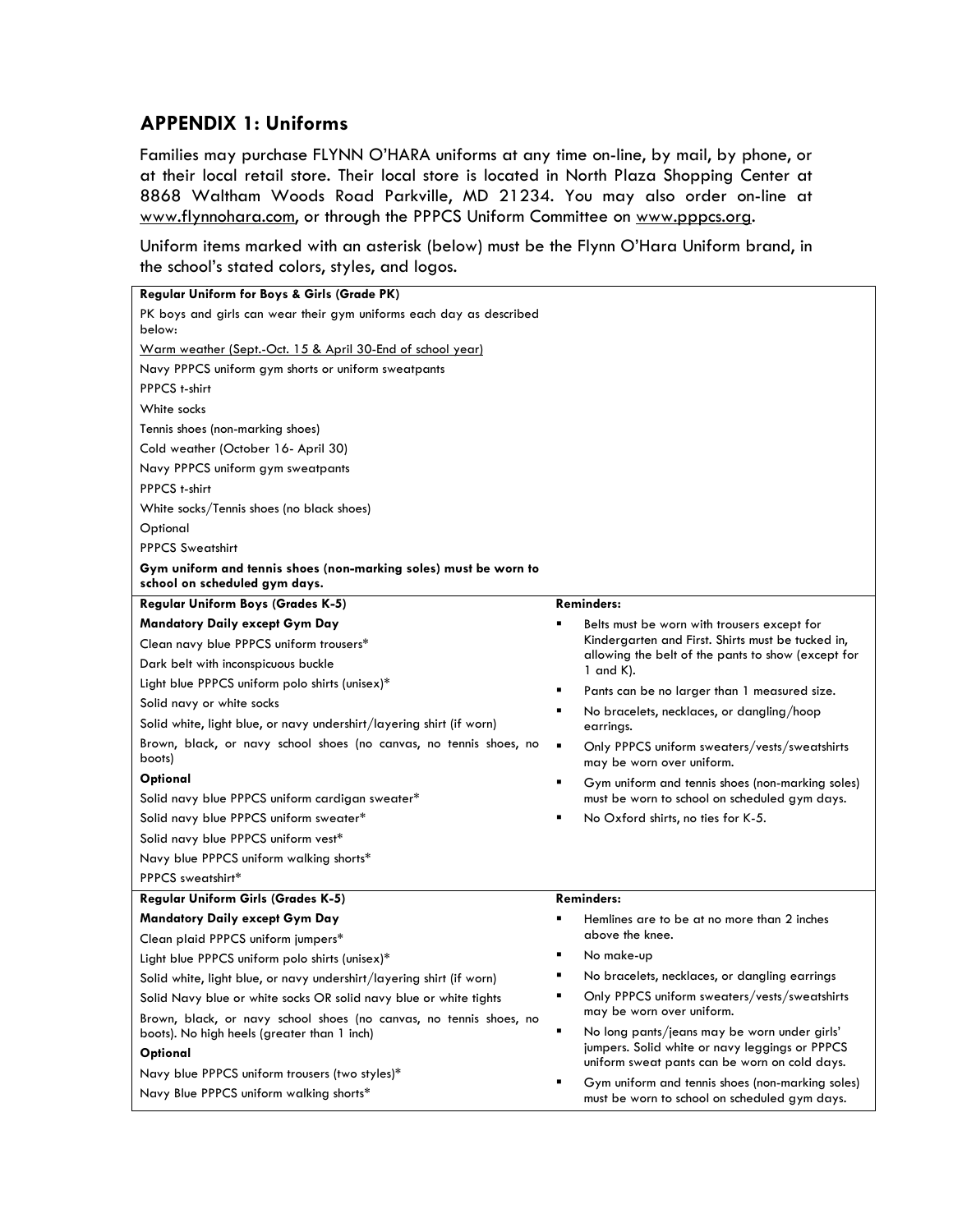Solid navy blue PPPCS uniform cardigan sweater\* Solid navy blue PPPCS uniform sweater\* Solid navy blue PPPCS uniform vest\* PPPCS sweatshirt\* Plaid cross tie\*

 No skorts, skirts, oxford shirts or plaid clip-on ties for grades K-5.

| <b>Regular Uniform Girls (Grades 6-8)</b>                                                                                                                                                                                                                                                                                                                                                                                                                                                                                                                                                                                        |                                                                                                                                                                                                                                                                                                                                                                                                                                                                                                                                                   |  |
|----------------------------------------------------------------------------------------------------------------------------------------------------------------------------------------------------------------------------------------------------------------------------------------------------------------------------------------------------------------------------------------------------------------------------------------------------------------------------------------------------------------------------------------------------------------------------------------------------------------------------------|---------------------------------------------------------------------------------------------------------------------------------------------------------------------------------------------------------------------------------------------------------------------------------------------------------------------------------------------------------------------------------------------------------------------------------------------------------------------------------------------------------------------------------------------------|--|
| <b>Mandatory Daily except Gym Days</b>                                                                                                                                                                                                                                                                                                                                                                                                                                                                                                                                                                                           | <b>Reminders:</b>                                                                                                                                                                                                                                                                                                                                                                                                                                                                                                                                 |  |
| Plaid PPPCS uniform skorts or skirts*<br>Light blue PPPCS uniform Oxford shirt*<br>Blue plaid clip-on tie*<br>Solid navy blue or white socks OR Solid navy blue or white tights<br>Brown, black, or navy school shoes (no canvas, no tennis shoes, no<br>boots)<br>No high heels (greater than 1 inch)<br>Optional<br>Plaid PPPCS uniform skirt*<br>Clean navy blue PPPCS uniform trousers (two styles)*<br>Navy blue PPPCS uniform walking shorts*<br>Solid navy blue PPPCS uniform cardigan sweater*<br>Solid navy blue PPPCS uniform sweater*<br>Solid navy blue PPPCS uniform vest*<br>Plaid PPPCS uniform tie or cross tie* | Hemlines are to be at no more than 2 inches above the<br>knee.<br>٠<br>No make-up<br>No bracelets, necklaces, or dangling earrings<br>Only PPPCS uniform sweaters/sweatshirts may be<br>٠<br>worn over uniform.<br>No long pants/jeans may be worn under girls' skorts<br>$\blacksquare$<br>or skirts. White or navy leggings or uniform sweat<br>pants can be worn on cold days.<br>Gym uniform and tennis shoes (non-marking soles) must<br>٠<br>be worn to school on scheduled gym days.<br>No jumpers<br>No polo shirts.<br><b>Reminders:</b> |  |
| Regular Uniform Boys (Grades 6-8)                                                                                                                                                                                                                                                                                                                                                                                                                                                                                                                                                                                                |                                                                                                                                                                                                                                                                                                                                                                                                                                                                                                                                                   |  |
| <b>Mandatory Daily except Gym Days</b><br>Clean navy blue PPPCS uniform trousers*<br>Dark belt with inconspicuous buckle<br>Light blue PPPCS uniform Oxford shirt*<br>PPPCS middle school uniform tie*<br>Solid navy or white socks<br>Solid white, light blue or navy undershirt/layering (if worn)<br>Brown, black, or navy school shoes (no canvas, no tennis shoes, no<br>boots)<br>Optional<br>Navy Blue PPPCS uniform walking shorts*<br>Solid navy blue PPPCS uniform cardigan sweater*<br>Solid navy blue PPPCS uniform sweater*<br>Solid navy blue PPPCS uniform vest*<br>PPPCS sweatshirt*                             | Belts must be worn with trousers.<br>Shirts must be tucked in, allowing the belt of the pants<br>to show.<br>Ties must be worn with uniform Oxford shirt<br>٠<br>Pants can be no larger than 1 measured size.<br>٠<br>No bracelets, necklaces, or dangling/hoop earrings.<br>٠<br>Only PPPCS uniform sweaters/vests/sweatshirts may<br>be worn over uniform.<br>Gym uniform and tennis shoes (non-marking soles) must<br>٠<br>be worn to school on scheduled gym days.<br>No polo shirts.<br>٠                                                    |  |
| Gym Uniforms (Boys and Girls grades K-8) (The Gym Uniform is the Regular Uniform for Pre-K student.)                                                                                                                                                                                                                                                                                                                                                                                                                                                                                                                             |                                                                                                                                                                                                                                                                                                                                                                                                                                                                                                                                                   |  |
| Warm weather (Sept.-Oct. 15 & April 30-End of school year)<br>Navy PPPCS uniform gym shorts or uniform sweatpants *                                                                                                                                                                                                                                                                                                                                                                                                                                                                                                              | Cold weather (October 16- April 30)<br>Navy PPPCS uniform gym sweatpants*                                                                                                                                                                                                                                                                                                                                                                                                                                                                         |  |
| PPPCS t-shirt*<br>White socks<br>Tennis shoes (non-marking soles)                                                                                                                                                                                                                                                                                                                                                                                                                                                                                                                                                                | PPPCS t-shirt*<br>White socks/ Tennis shoes (no black soles)<br>Optional<br>PPPCS sweatshirt*<br>Gym uniform and tennis shoes (non-marking soles)<br>must be worn to school on scheduled gym days.                                                                                                                                                                                                                                                                                                                                                |  |